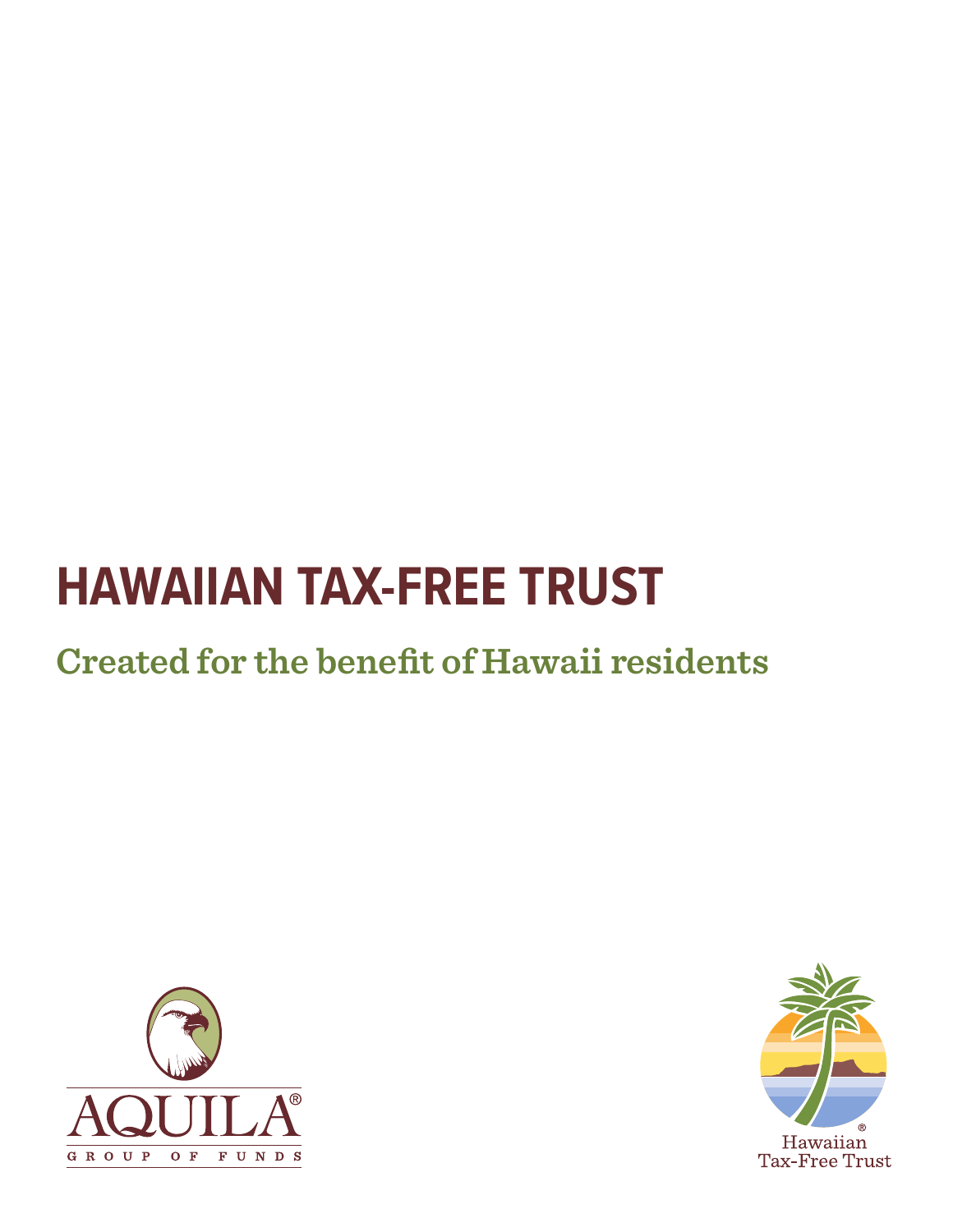#### **WHY MUNICIPAL BONDS?**

An important benefit of investing in municipal bonds is earning tax-exempt income. Interest on most municipal bonds is exempt, under present tax laws, from regular federal income tax and generally from income tax of the state in which the bonds are issued. Double tax-exempt income can be very attractive, particularly for individuals in the highest tax brackets. Municipal bonds have historically demonstrated less volatility than taxable corporate and government bonds. This may make investing in municipal bonds a suitable strategy for the conservative investor.

#### **WHY NOW?**

Double tax-exempt income is appealing, particularly during periods of rising tax rates. With the 2018 addition of three higher state income tax brackets in Hawaii, interest in municipal bonds increased. Also, in 2013, a new surtax was added; the Net Investment Income Tax<sup>1</sup> (NIIT). The NIIT was a provision of the Patient Protection and Affordable Care Act and is triggered at income levels of \$200,000 for single filers and \$250,000 for married, filing jointly.



#### **WHY AQUILA GROUP OF FUNDS?**

For over 35 years, the Aquila Group of Funds has pursued an investment strategy based on providing investors with double tax-exempt income and preservation of capital. Each of the single-state municipal bond funds offered by the Aquila Group of Funds emphasizes a broadly diversified portfolio of high-quality municipal securities with credit analysis and selection conducted by a portfolio manager based in the state in which the investments are made. This strategy is a hallmark of the Aquila Group of Funds, which we believe provides valuable insights regarding the economic and political climate of the state, the financing needs and capabilities of individual issuers, and ready access to multiple sources of information when evaluating the potential risk and return opportunities of a given security. Interest rate and credit risks are managed while maintaining a high-quality portfolio of intermediate average maturity.

*1 Net Investment Income Tax, is a 3.8% tax established by the Patient Protection and Affordable Care Act, that applies to the lesser of (1) net investment income or (2) a taxpayer's modified adjusted gross income (MAGI) in excess of an applicable threshold amount. 2 This tax-equivalent yield chart is for illustrative purposes only, and does not represent past or future performance of any investment. For certain investors, some dividends may be subject to federal and state income taxes, including the Alternative Minimum Tax (AMT). Please consult your professional tax advisor. 3 The taxable-equivalent yields displayed do not take into consideration individual taxpayer limitations on deductions.*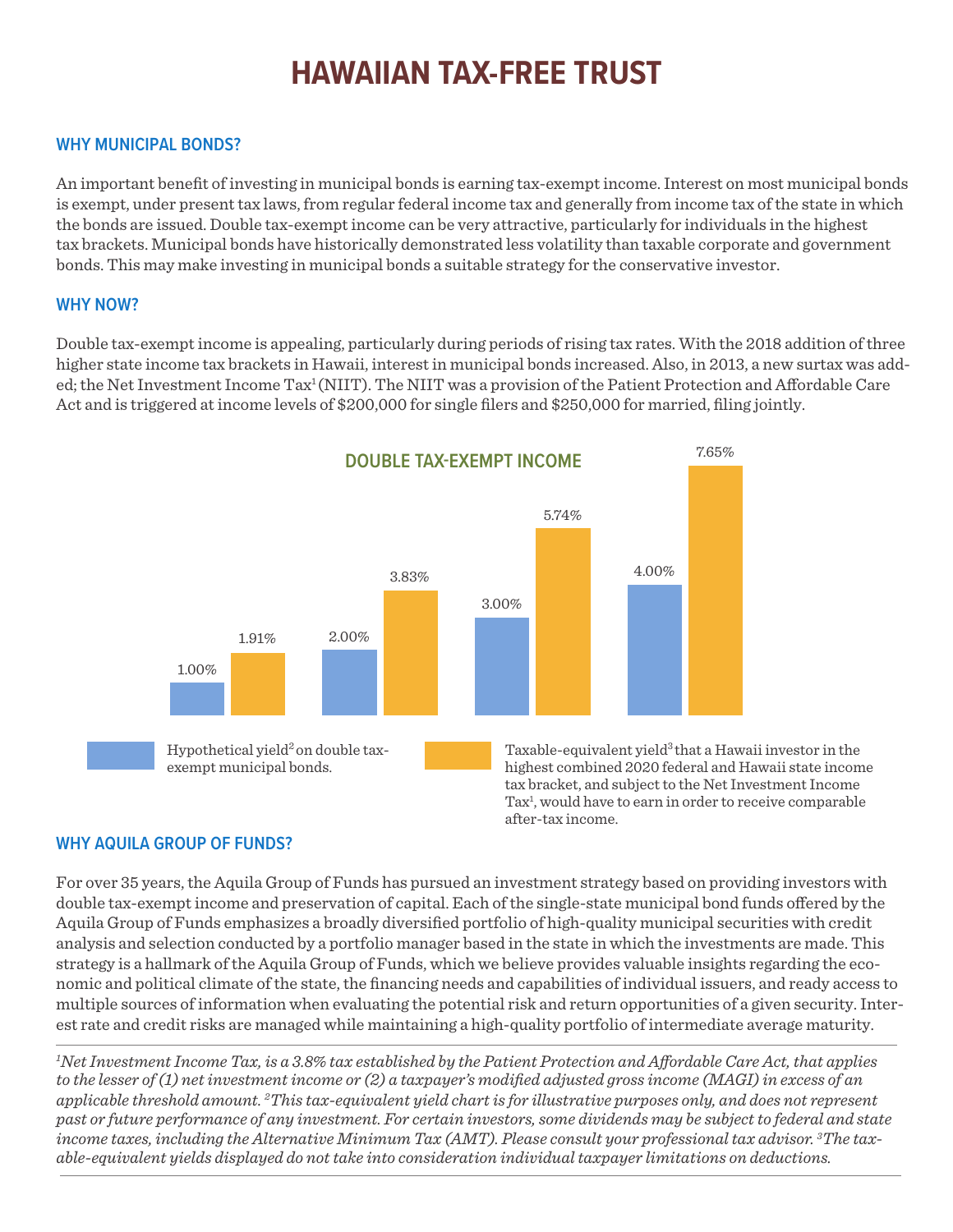#### **WHAT ARE TAX-FREE MUNICIPAL BONDS?**

Municipal bonds are issued by states and their political subdivisions, such as counties, cities, school districts, local public authorities and agencies, to finance a variety of infrastructure needs. Interest on most municipal bonds is exempt, under present tax laws, from federal income tax and from income tax of the state in which they are issued. For certain investors, a portion of the income from municipal bonds may be subject to federal and state taxes, including the Alternative Minimum Tax.

#### **WHAT ARE THE POTENTIAL BENEFITS OF BUYING SHARES OF A MUNICIPAL BOND FUND?**

The Trust's professional management selects and monitors the investments and can react to changing credit and economic conditions, and changes in the interest rate environment, to pursue Trust objectives of providing a high level of double tax-free income and capital preservation. Trust investors also benefit from diversification and from economies of scale provided by the Trust's size. Through ownership of a municipal bond fund, investors avoid certain administrative tasks and costs associated with the purchase and maintenance of individual municipal bonds.

#### **HOW DOES THE TRUST OPERATE?**

The Trust combines your investment with those of many other Hawaii investors. It purchases and maintains a continuously managed portfolio of tax-exempt Hawaii municipal bonds and similar obligations of various maturities that meet select quality standards. The Trust provides shareholders with diversification in the number, type and maturity of bonds owned.

#### **HOW DO I INVEST IN THE TRUST?**

You may invest through your local financial professional at the public offering price as described in the prospectus, or by sending a completed new account application to the Shareholder Servicing Agent. Before investing in the Trust, carefully read about and consider the investment objectives, risks, charges, expenses, and other information found in the Trust prospectus. The prospectus is available from your financial professional, and when you call 800- 437-1000, or visit www.aquilafunds.com. The maximum sales charge on Class A Shares is 4%, and is included in the offering price of the shares. Class C Shares do not have a sales charge, but a 1% contingent deferred sales charge (CDSC) applies to Class C Shares redeemed within the first 12 months following purchase. Class F and Class Y Shares are available only through a financial intermediary.

#### **WHAT SIZE INVESTMENT CAN BE MADE IN THE TRUST?**

The minimum initial investment in the Trust is \$1,000 – a smaller amount than is typically required to buy an individual municipal bond. You may make any size investment you wish above the initial minimum. Following the initial investment, there is no minimum amount for subsequent investments.

#### **HOW OFTEN DOES THE TRUST PAY DIVIDENDS?**

Dividends are declared daily and paid monthly. Unless otherwise requested, your dividends and distributions will be reinvested in full and fractional shares of the Trust at the then current Net Asset Value per share, without a sales charge. For certain investors, a portion of the income from the Trust may be subject to federal and state taxes, including the Alternative Minimum Tax.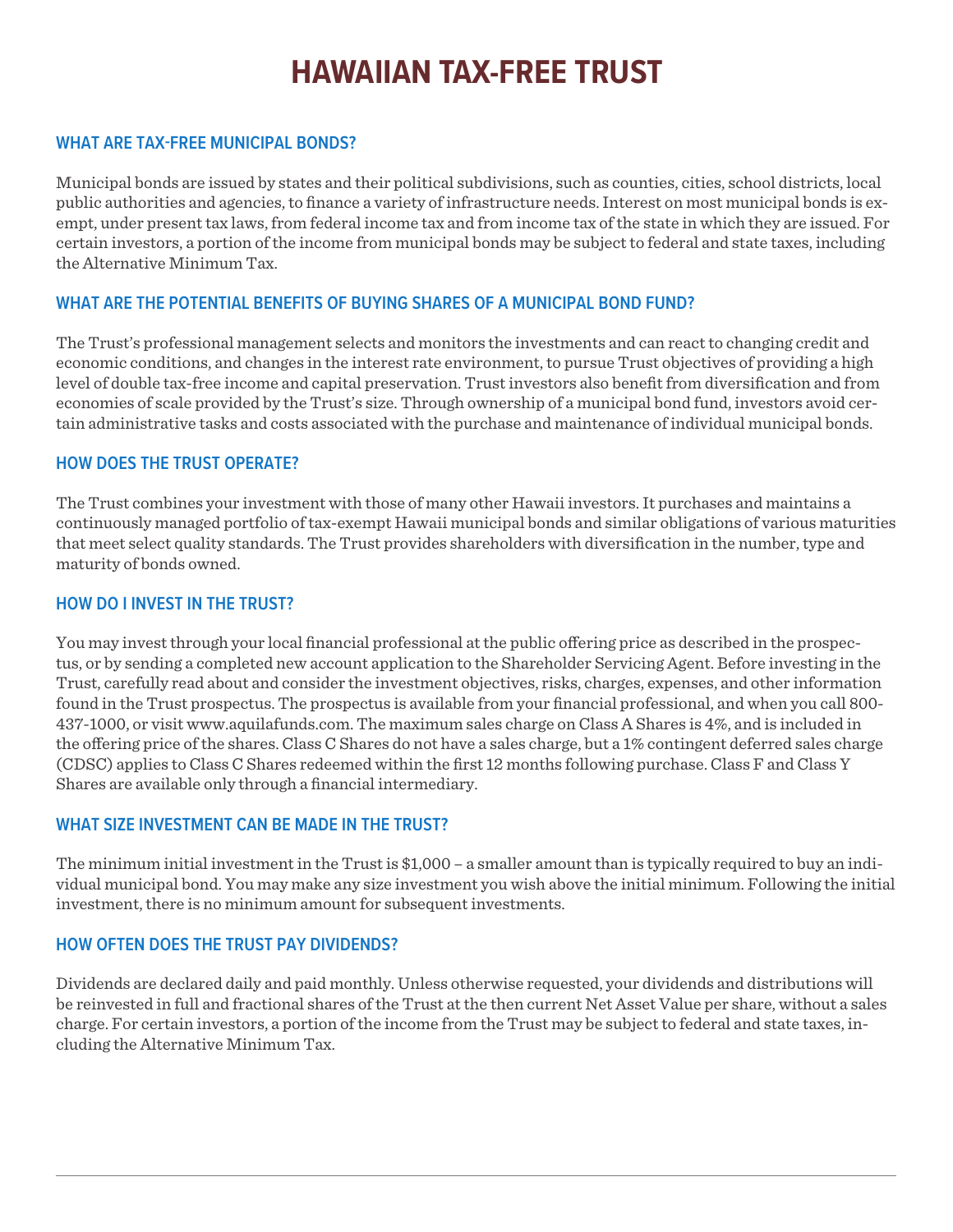#### **WHAT IS THE TRUST'S RATE OF RETURN?**

The Trust does not have a fixed rate of return. The rate of return will vary with market conditions and the composition of the Trust's portfolio. The Trust's portfolio manager will, however, seek to achieve as high a level of current income as is consistent with preservation of capital. Investors should realize that because the Trust portfolio is continuously managed, it will have operating expenses, including a management fee. These expenses are deducted from the gross income of the Trust's portfolio when determining the dividend rate declared daily and paid monthly.

#### **HOW CAN I OBTAIN THE TRUST'S YIELD?**

Your financial professional can provide you with the latest 30 day SEC yield, and current performance information on any business day. You may also call toll-free 800-437-1000 or visit www.aquilafunds.com.

#### **HOW CAN I KEEP TRACK OF MY INVESTMENT IN THE TRUST?**

You will receive statements with the status of your account either from your financial professional or the Trust's Shareholder Servicing Agent, BNY Mellon Investment Servicing, along with a year-end summary statement. An audited report on the Trust is sent to you annually, as well as an unaudited semi-annual report. You may also keep track of the Trust's price and performance in the mutual fund section of newspapers and financial publications, and on a number of financial websites. For your convenience, if your shares are held by the Trust, you may call the Shareholder Servicing Agent, toll free, at 800-437-1000, to get an update on your account.

#### **HOW LIQUID IS MY INVESTMENT IN THE TRUST?**

The Trust provides ready liquidity. You may redeem all or part of your investment on any business day at the next-determined Net Asset Value of the Trust's shares after acceptance of your redemption request. You should be aware that, because the municipal bonds which comprise the Trust's portfolio vary in market price with prevailing interest rates and economic factors within the State, and since the Trust's price per share is determined by the market value of the bonds in the Trust's portfolio at the time of liquidation, the price per share you receive may be more or less than you originally paid. Therefore, you should consider the Trust as a long-term investment. The prospectus describes the different ways you may redeem your shares. There are no redemption fees on regular Class A Shares. Class C Shares do not have a sales charge, but a 1% contingent deferred sales charge (CDSC) applies to Class C Shares redeemed within the first 12 months following purchase.

#### **WHO MAINTAINS THE TRUST'S PORTFOLIO SECURITIES?**

All securities owned by the Trust are held in a segregated custody account at The Bank of New York Mellon.

#### **IS THE TRUST RIGHT FOR ME?**

The Trust is intended to be a long-term investment for someone seeking as high a level of tax-free income as is consistent with preservation of capital. To help you judge the specific benefits of double tax-free income, please speak to your financial professional or visit our web site at www.aquilafunds.com.

#### **HOW DO I GET ANSWERS TO ANY OTHER QUESTIONS I MIGHT HAVE?**

Please contact your local financial professional with any questions you may have. You may also call the Trust toll free between the hours of 9:00 a.m. and 5:00 p.m. Eastern, at 800-437-1000 or visit www.aquilafunds.com.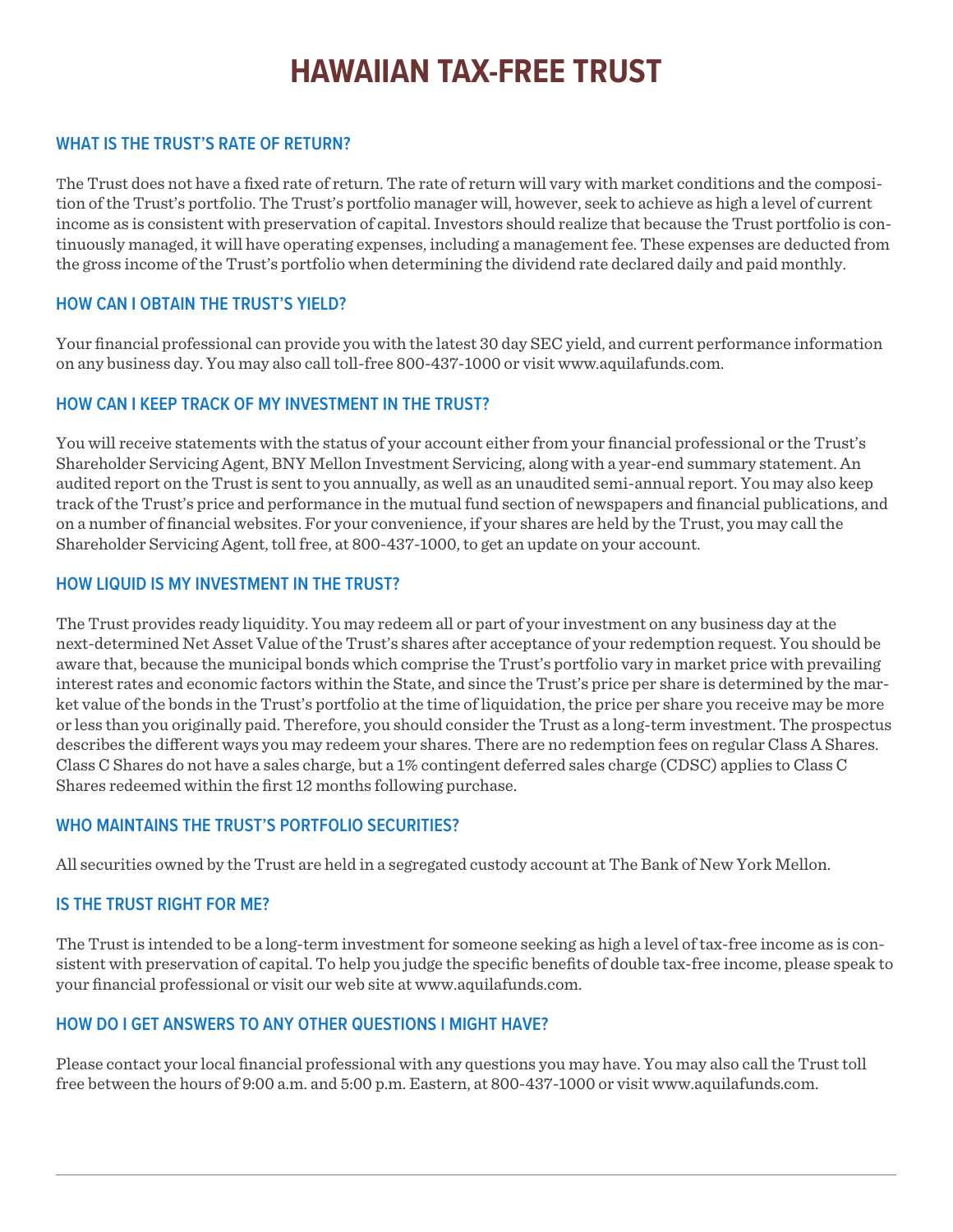#### **INVESTMENTS BENEFITING THE RESIDENTS OF HAWAII**

Hawaiian Tax-Free Trust is a mutual fund which seeks to provide as high a level of current income, exempt from both State of Hawaii and federal income taxes, as is consistent with preservation of capital.<sup>4</sup> To achieve this objective, the Trust invests primarily in tax-free municipal obligations of Hawaii issuers; securities that finance schools, highways, hospitals, water and sewer facilities, and other projects in Hawaii, examples of which are pictured here. 5



Kahului Fire Station *Maui*



Kona International Airport *Big Island of Hawaii*



State of Hawaii Convention Center *Oahu*



Lanai Police Station *Lanai*



Kekaha Kai State Park *Kaua'i*

Highway 3 *Oahu*

#### **LOCAL PROFESSIONAL INVESTMENT MANAGEMENT**

Asset Management Group of Bank of Hawaii is the Trust's adviser and portfolio manager. The Adviser is a division of Bank of Hawaii, all of whose shares are owned by Bank of Hawaii Corporation, a bank holding company.

*4 For those individuals subject to the alternative minimum tax, a portion of the dividend paid by Hawaiian Tax-Free Trust may be subject to the Alternative Minimum Tax. Consult your tax adviser.*

*5 Municipal obligations, some part of which financed these particular projects, represented a portion of the Trust's portfolio as of the date of publication. Since the portfolio is subject to change, the Trust may not necessarily own these specific securities at the time this publication is delivered.*